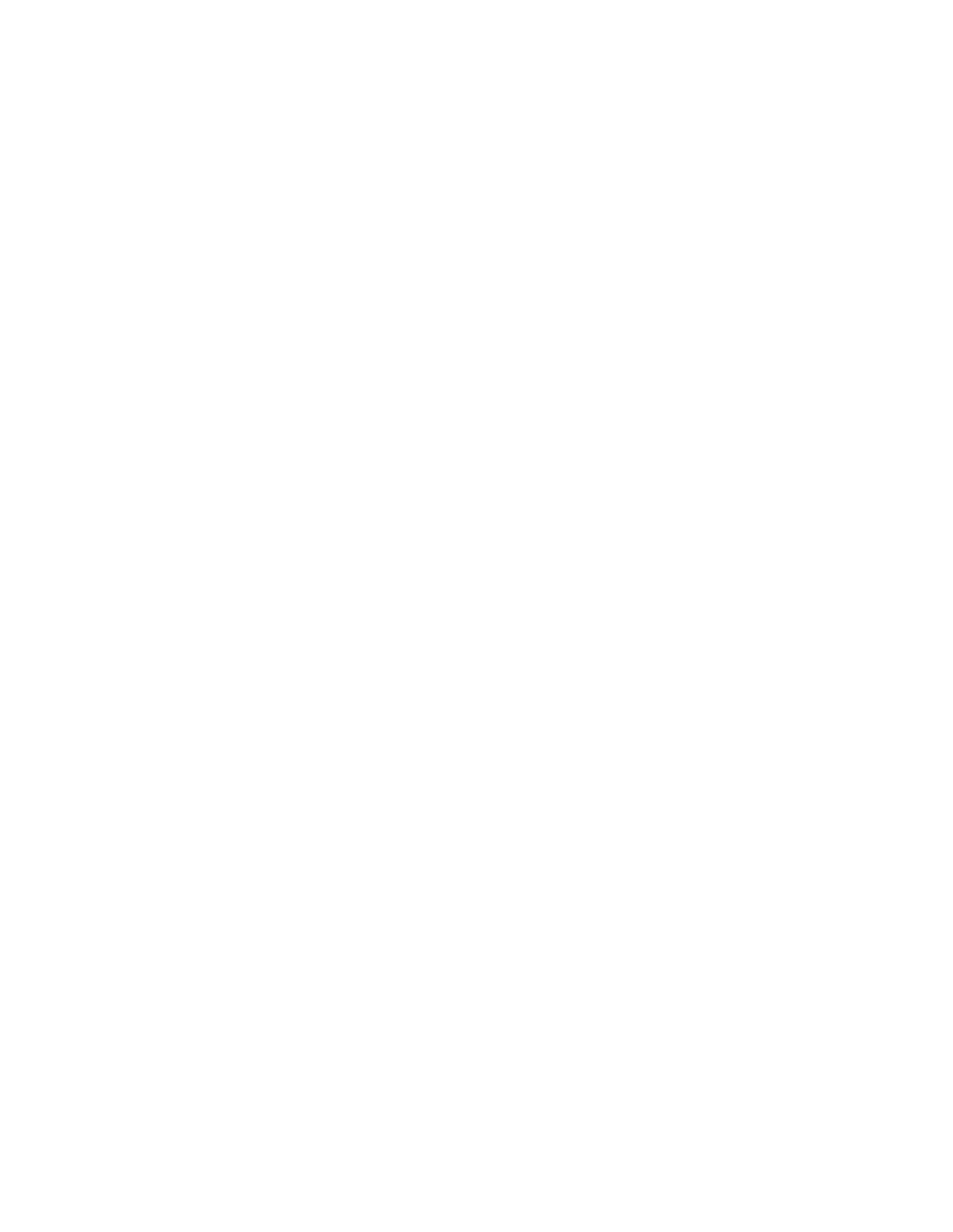

## **5.0 ENVIRONMENTAL ANALYSIS**

The following subsections of the SEIR contain a detailed environmental analysis of the existing conditions, project impacts (including direct and indirect, short-term, long-term, and cumulative impacts), recommended mitigation measures, and unavoidable significant impacts, if any. The SEIR analyzes those environmental issue areas, where potential significant impacts have the potential to occur, as stated in Appendix 11.1, *Modified Initial Study and Notice of Preparation*.

Based on the Modified Initial Study, as stated in Appendix 11.1, no significant impacts or no new significant impacts beyond those identified in the OSA PEIR upon the following environmental issue areas, as outlined in Appendix G of the CEQA Guidelines are anticipated:

- Light and Glare;
- Agricultural Resources;
- Biological Resources;
- Hazards and Hazardous Materials;
- Land Use and Relevant Planning;
- **Mineral Resources;**
- Population and Housing;
- Public Services and Utilities; and
- Recreation.

As a result, these issues are addressed in Section 8.0, *Effects Found Not To Be Significant*.

In accordance with the City's *CEQA Significance Thresholds Guide* and Appendix G of the *CEQA Guidelines*, the following environmental issue areas were determined to have a potentially significant impact, as identified in Appendix 11.1, and have been included within this SEIR for further analysis:

- 5.1 Aesthetics;
- 5.2 Cultural Resources;
- 5.3 Geology and Soils;
- 5.4 Hydrology/Water Quality;
- 5.5 Transportation/Traffic;
- 5.6 Air Quality;
- 5.7 Greenhouse Gas Emissions; and
- 5.8 Noise.

Each environmental issue is addressed in a separate section of the EIR and is organized into seven subsections, as follows:

 "Existing Setting" describes the physical conditions that exist at the present time of issuance of the Notice of Preparation (NOP) and that may influence or affect the issue under investigation.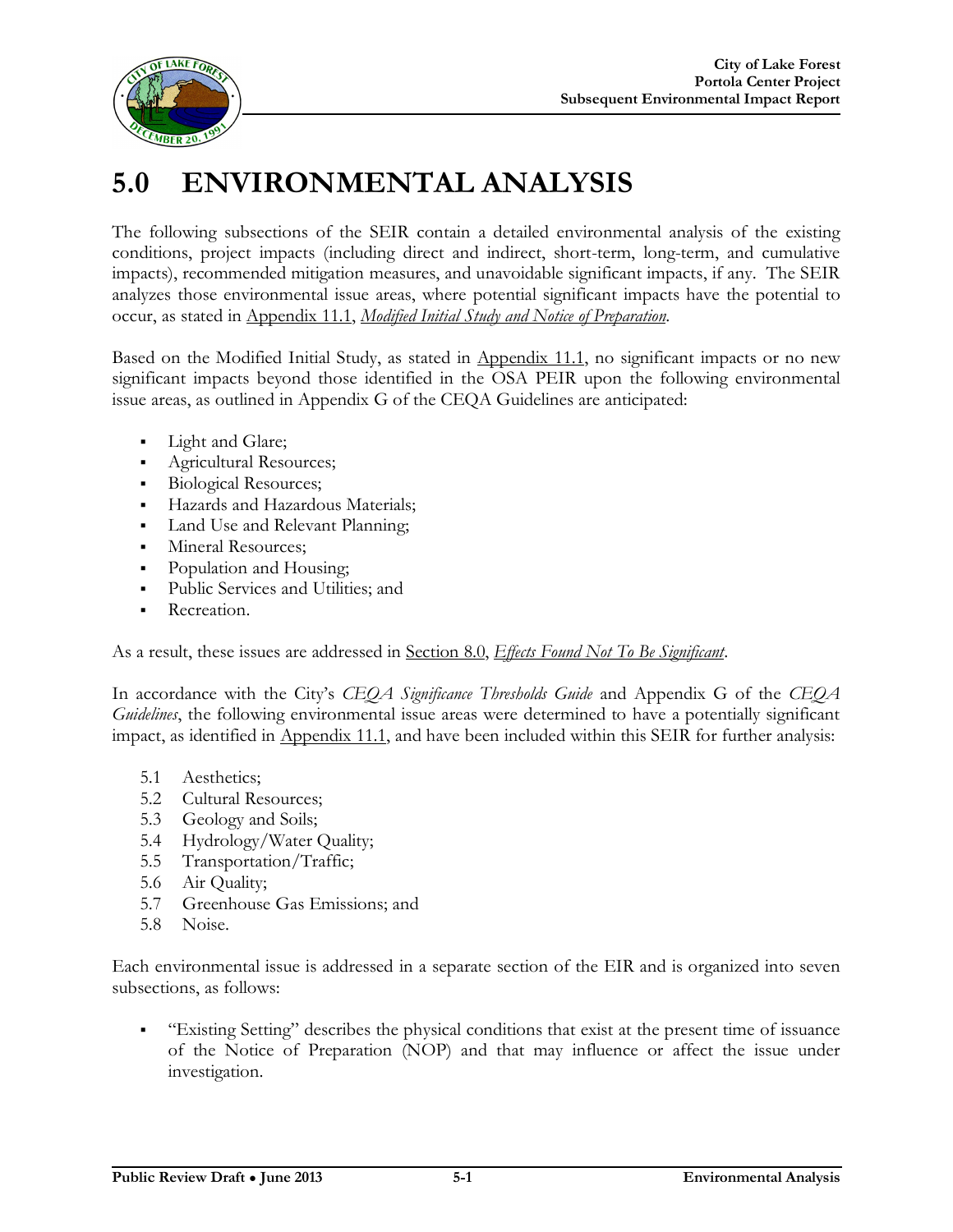

- "Regulatory Setting" lists and discusses the laws, ordinances, regulations, and standards that apply to the project, as well as those agencies that may have jurisdiction over the project and would be implementing such laws, ordinances, regulations, and standards.
- "Impact Thresholds and Significance Criteria" provides the thresholds that are the basis of conclusions of significance, which include the criteria in the City's *CEQA Significance Thresholds Guide* and Appendix G of the CEQA Guidelines (California Code of Regulations, Sections 15000 – 15387).

Primary sources used in identifying the criteria include the CEQA Guidelines; local, State, Federal, or other standards applicable to an impact category; and officially established significance thresholds. "... An ironclad definition of significant effect is not possible because the significance of any activity may vary with the setting" (CEQA Guidelines Section 15064[b]). Principally, "... a substantial, or potentially substantial, adverse change in any of the physical conditions within an area affected by the project including land, air, water, minerals, flora, fauna, ambient noise, and objects of historic and aesthetic significance" constitutes a significant impact (CEQA Guidelines Section 15382).

The City's *CEQA Significance Thresholds Guide* is a document that provides guidance and does not require mandatory application of all thresholds for every project. The guidance provided in this document does not substitute for the use of independent judgment to determine significance or the evaluation of the evidence in the record, but is intended to provide sufficient flexibility to use the most appropriate criteria (i.e., on a case-by-case basis) for a particular project. CEQA includes additional topics and requirements that are not addressed in this City's *CEQA Significance Thresholds Guide*.

- "Overview of the OSA PEIR Analysis" provides a summary of the topical analyses, recommended mitigation measures, and conclusions from the *City of Lake Forest Opportunities Study Final Program Environmental Impact Report* (OSA PEIR).
- "Impacts and Mitigation Measures" describes potential environmental changes to the existing physical conditions, which may occur if the proposed project is implemented. Evidence, based on factual and scientific data, is presented to show the cause and effect relationship between the proposed project and the potential changes in the environment. The exact magnitude, duration, extent, frequency, range or other parameters of a potential impact are ascertained, to the extent possible, to determine whether impacts may be significant; all of the potential direct and reasonably foreseeable indirect effects are considered.

Impacts are generally classified as potentially significant impact, less than significant impact, or no impact. For the purposes of this environmental analysis, impacts were analyzed in each environmental issue area for the proposed project. If necessary, mitigation measures are recommended in order to reduce any significant impacts. As SEIR is being prepared for the Portola Center Project, the Standard Conditions of Approval and OSA PEIR Mitigation Measures are applied as appropriate. The "Mitigation Measures" are project-specific measures that would be required of the project to avoid a significant adverse impact; to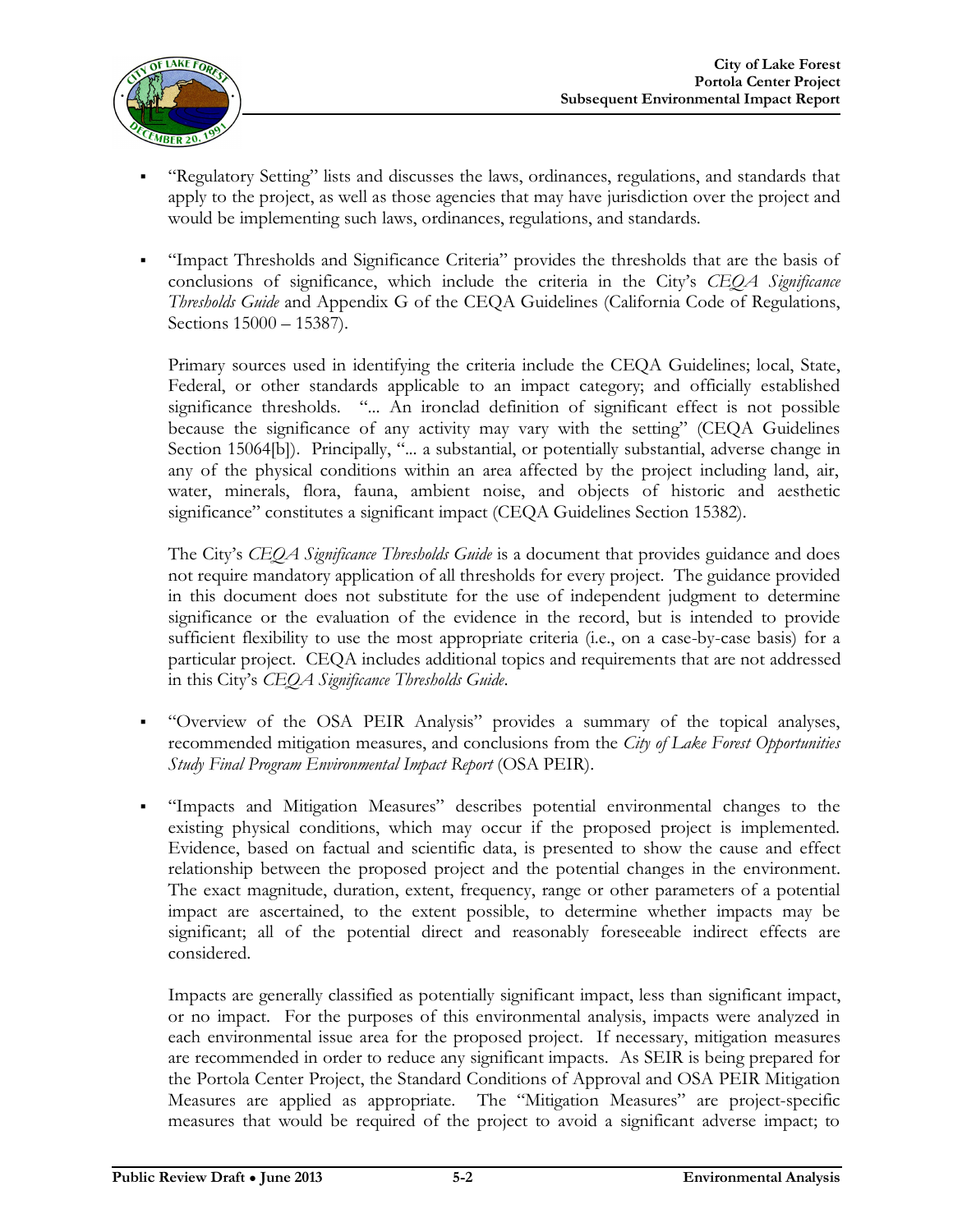

minimize a significant adverse impact; to rectify a significant adverse impact by restoration; to reduce or eliminate a significant adverse impact over time by preservation and maintenance operations; or to compensate for the impact by replacing or providing substitute resources or environment. Modifications to the OSA PEIR Mitigation Measures are made in strikethrough and double underline text. Where further Mitigation Measures are required beyond what was recommended in the OSA PEIR, Additional Mitigation Measures are prescribed.

The "Level of Significance After Mitigation" identifies the impacts that would remain after the application of mitigation measures, and whether the remaining impacts are or are not considered significant. When these impacts, even with the inclusion of mitigation measures, cannot be mitigated to a level considered less than significant, they are identified as "unavoidable significant impacts."

- "Cumulative Impacts" describes potential environmental changes to the existing physical conditions that may occur as a result of the proposed project together with all other reasonably foreseeable, planned and approved future projects producing related or cumulative impacts. The environmental analysis includes cumulative considerations for both the proposed project and the project alternative.
- "Significant Unavoidable Impacts" describes impacts that would be significant, and cannot be feasibly mitigated to less than significant, so would therefore be unavoidable. To approve a project with unavoidable significant impacts, the lead agency must adopt a Statement of Overriding Considerations. In adopting such a statement, the lead agency is required to balance the benefits of a project against its unavoidable environmental impacts in determining whether to approve the project. If the benefits of a project are found to outweigh the unavoidable adverse environmental effects, the adverse effects may be considered "acceptable" (CEQA Guidelines Section 15093[a]).